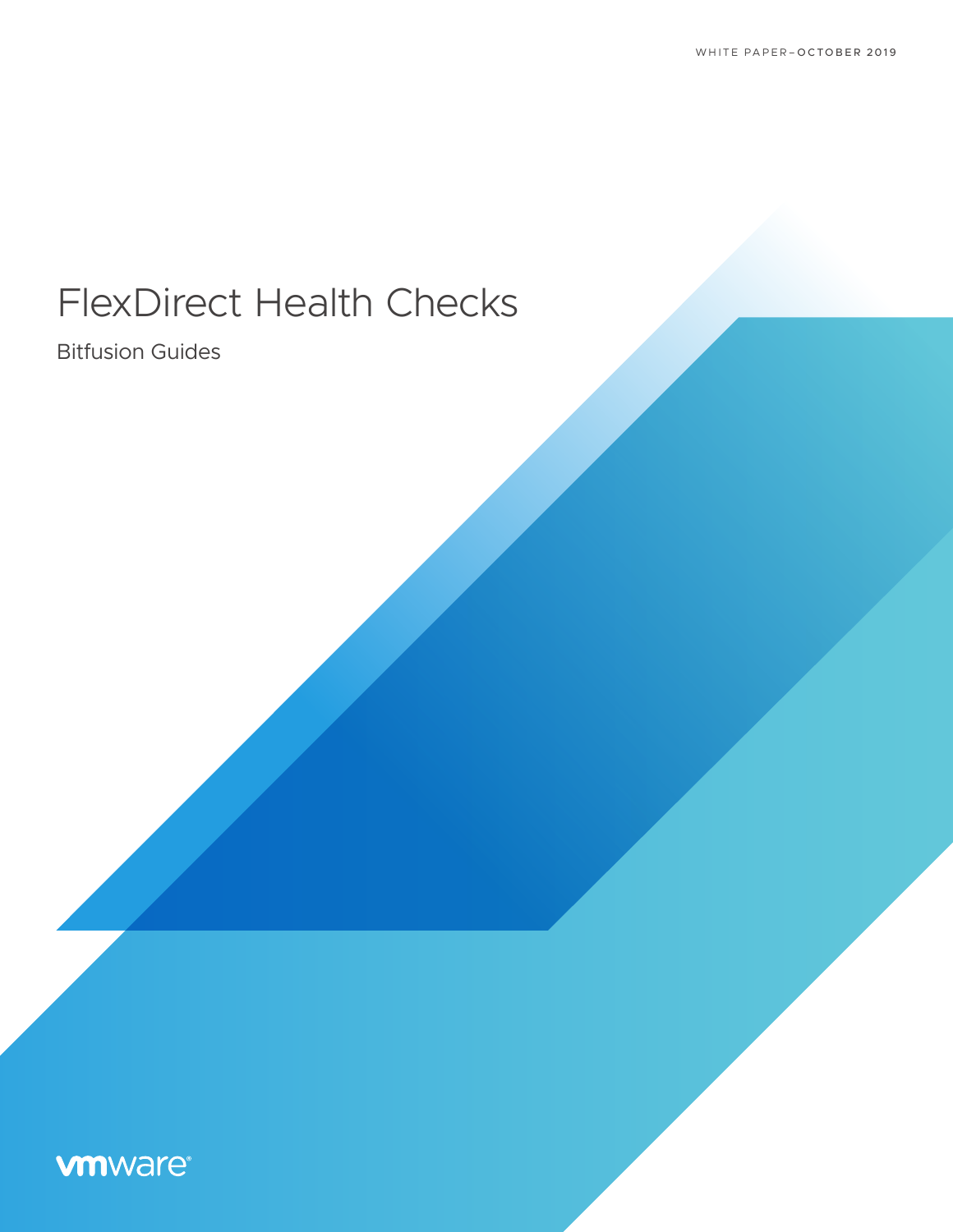#### Table of Contents

| <b>FlexDirect Health Checks</b>            | 3              |
|--------------------------------------------|----------------|
| <b>Health Command</b>                      | 3              |
| <b>Software Versions Checks</b>            | 3              |
| Library Dependency Check                   | 3              |
| <b>OFED Version Check</b>                  | $\overline{4}$ |
| <b>CUDA Version Check</b>                  | 4              |
| <b>GPU Driver Version Check</b>            | $\overline{4}$ |
| <b>System Resources Checks</b>             | 4              |
| <b>FlexDirect Install Check</b>            | 4              |
| External License Server Connectivity Check | 5              |
| Shadow Memory Check                        | 5              |
| Performance Checks                         | 5              |
| Interface/Subnet Compatibility Check       | 6              |
| <b>MTU Size Check</b>                      | 6              |
| ulimit Check                               | 7              |
| PCIe Width Check                           | $\overline{7}$ |
| Multinode Support Check                    | 8              |
| NV Peer Memory Check                       | 8              |
| Stream Mem Ops Check                       | 8              |
| <b>Stability Checks</b>                    | 9              |
| PCIe P2P Support Check                     | 10             |
| IB Physically Up Check                     | 10             |
| IB SM Up Check                             | 10             |
| MAD Agent Registration Errors Check        | 11             |
| <b>GPU API Mismatch Check</b>              | 11             |
| <b>GPU Xid Check</b>                       | 11             |
| <b>Temperature Check</b>                   | 11             |
| <b>ECC Errors Check</b>                    | 12             |
| Network Errors Check                       | 12             |
| Pause Parameter Check                      | 12             |
| <b>Consistancy Checks</b>                  | 13             |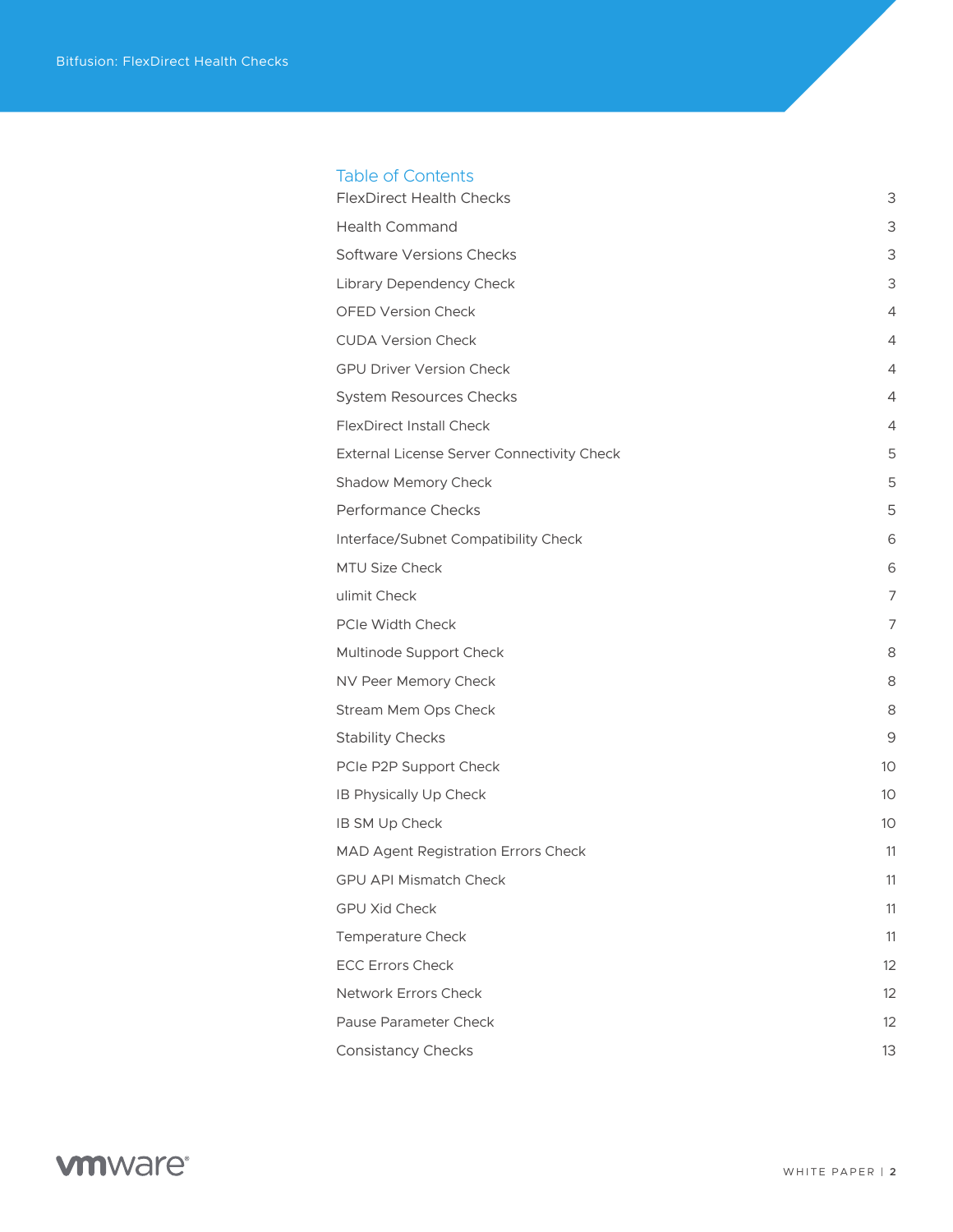#### <span id="page-2-0"></span>FlexDirect Health Checks

FlexDirect has a health check command that examines cluster systems and networks for configuration settings, networking error count, library installations and other factors that can help to diagnose if and how well FlexDirect will perform.

This document explains each check. But it begins with a look at the command itself.

#### Health Command

There are actually two health check commands: local only and cluster. The following performs health checks on the local server only:

Local Health Check

flexdirect localhealth

You can also use localhealth alias: flexdirect LH.

This next command performs health checks on all the GPU servers.conf as well as on the local server. It requires that the local configuration file servers.conf have the IP addresses of the GPU servers and that those servers are running a FlexDirect service (either SRS or FDM), see the *[Installation](https://www-review.vmware.com/solutions/business-critical-apps/hardwareaccelerators-virtualization.html 
)* guide for details on configuration and running the services.

#### Cluster Health Check

flexdirect health # Or use the 'H' alias flexdirect H

#### Software Versions Checks

The following checks detect software versions not supported by FlexDirect. Here is some sample output:

Sample Software Versions Checks Output

Software Versions checks:

| <b><i>FPASS</i></b> |  | Check library dependency                                     |  |
|---------------------|--|--------------------------------------------------------------|--|
| <b><i>FPASS</i></b> |  | Check OFED Version: 4.3                                      |  |
| <b><i>FPASS</i></b> |  | Check CUDA version $>= 7050$ : Current version: 9010         |  |
| <b><i>FPASS</i></b> |  | Check GPU driver version $>=$ 367.0: Current version: 390.30 |  |

Now, we will look at the individual checks.

#### Library Dependency Check

FlexDirect depends on some third-party libraries, such as libprocps.so and libssl.so. This check will list all such dependencies that have not been installed

Please install any missing dependencies before running any further FlexDirect commands.

# **vm**ware<sup>®</sup>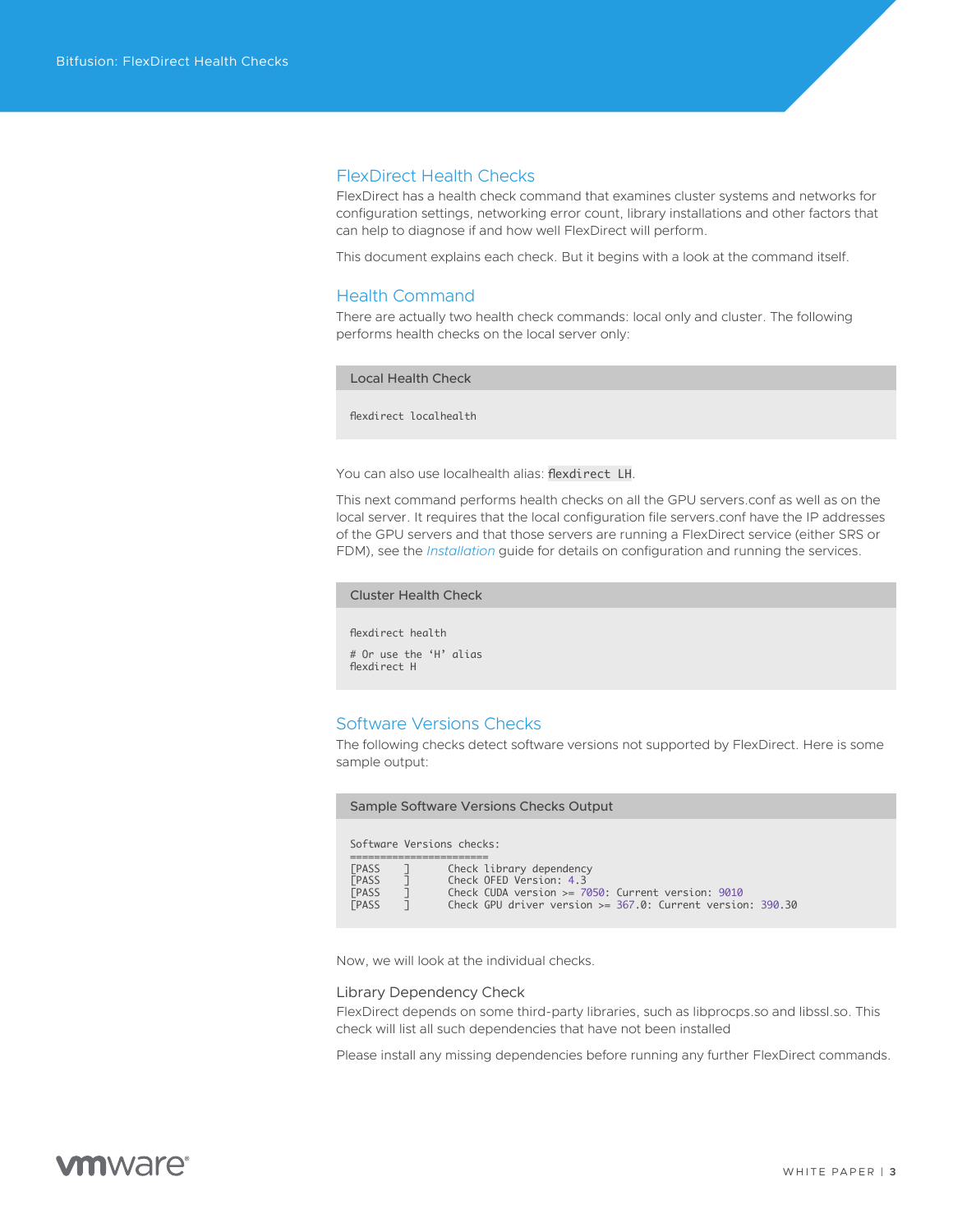#### <span id="page-3-0"></span>OFED Version Check

FlexDirect can use various network transports, such as TCP, rsocket and Infinibad. But as high-speed interfaces are required for effective virtualization (≥ 10 Gbps), many customers use interface cards compliant with OpenFabrics Enterprise Distribution (OFED) software overseen by the OpenFabrics Alliance. Mellanox adaptors are a common example. OFED is a set of drivers and software for such interface cards and FlexDirect will work with version 3.3 and higher. This check will tell you if your version of OFED is lower than this

You may check the version of OFED yourself with the ofed\_info command. This command output is quite lengthy, but the version information is at the top. The formatting of the version information changes from time to time, so it is possible that you may see an error reported by this check, even if you have a version greater than 3.3. If that happens, ignore this error. You can also ignore errors from this check if you are not using OFED.

Please update your OFED software (see your vendor) if necessary.

#### CUDA Version Check

FlexDirect supports CUDA from version 7.5 and above. This check will tell you if your version of CUDA is supported or not.

Often you can look in the /usr/local directory and tell by the cuda directory name what version you have. Or you can run  $ld$ config -p | grep cuda to see where your CUDA libraries are.

Please update your CUDA installation (often the version will be dictated by the application you are running).

#### GPU Driver Version Check

FlexDirect supports NVIDIA GPU drivers from version 367.0 and higher. This check will tell you if your driver version is supported or not.

You can see the version of your driver in the output of nividia-smi.

Choose and install an up-to-date GPU driver as recommended by the NVIDIA website based on your GPU and the version of CUDA you need.

#### System Resources Checks

The system resources checks look for adequate memory and at FlexDirect operability itself. Here is some sample output:

| Sample System Resources Checks Output |  |                                                                                                                              |  |  |
|---------------------------------------|--|------------------------------------------------------------------------------------------------------------------------------|--|--|
|                                       |  | System Resources checks:                                                                                                     |  |  |
| <b>[PASS</b><br><b><i>FPASS</i></b>   |  | Check flexdirect install<br>Check external connectivity to Bitfusion license server. Ignore for<br>on-premise installations. |  |  |
| <b><i>FPASS</i></b>                   |  | Check shadow memory 191947MB and total gpu mem 32560MB                                                                       |  |  |

Now, we will look at the individual checks.

#### FlexDirect Install Check

If you are running the health command, you obviously have installed some of the FlexDirect files. But this check will look for all files that should be there in a complete install. It also looks for a valid license.

If this does not pass, reinstall FlexDirect and check or reinitialize your license.

# *m*mware<sup>®</sup>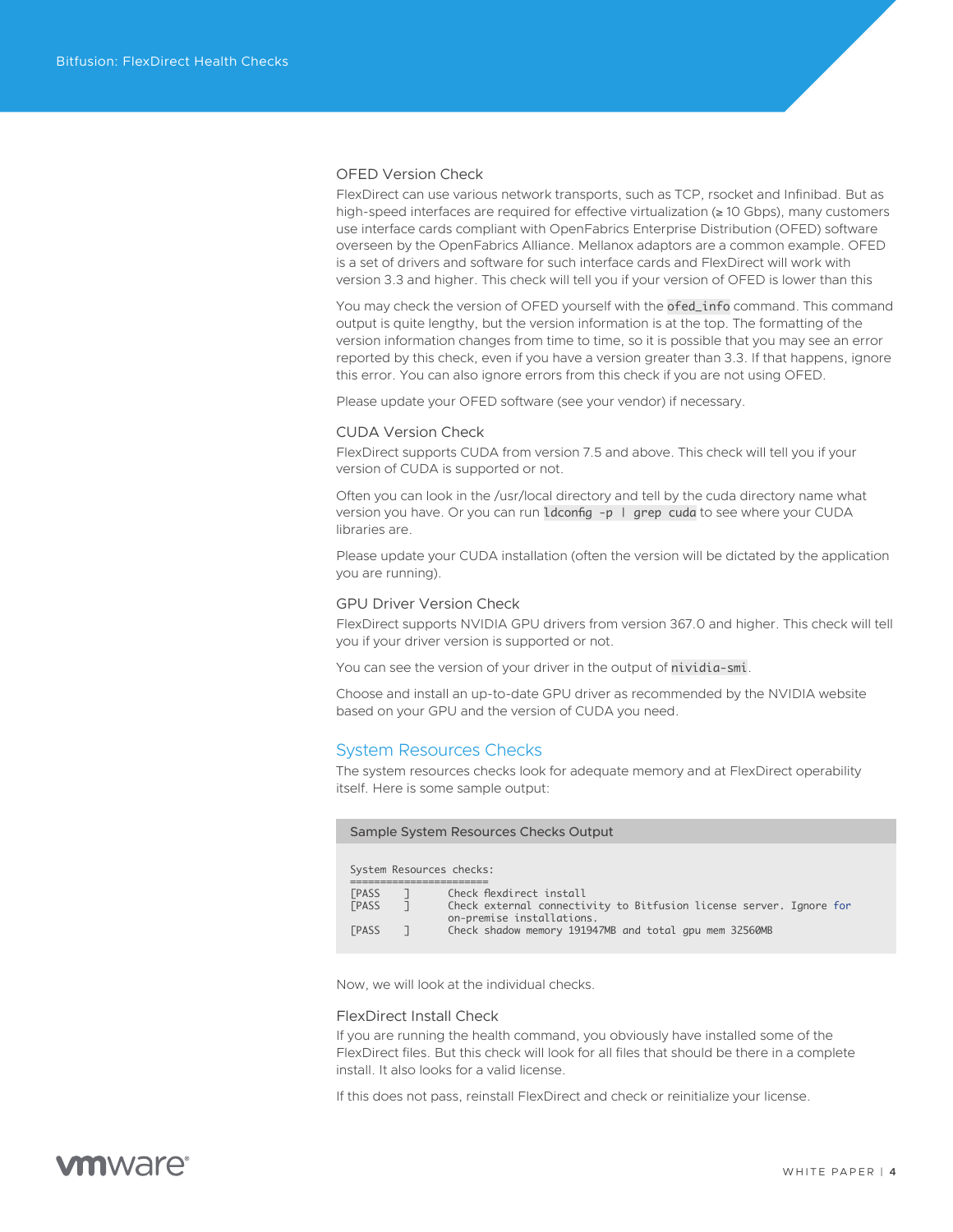#### <span id="page-4-0"></span>Checkin FlexDirect License

# Check if you have a valid license. flexdirect license

# If necessary, initialize your license. flexdirect init # and follow the prompts

#### External License Server Connectivity Check

Unless otherwise agreed to with BitFusion, FlexDirect licenses are served from an online URL. This check sees if you can connect to that URL.

You can ignore this check if you have made proper arrangements with Bitfusion for an on-premise (offline) installation.

#### Shadow Memory Check

For GPU virtualization to work, the client machine makes use of buffers in its own memory to shadow the memory on the physical, but remote, GPUs. The precise amount of memory required on the client host can vary from application to application, but a reasonable ruleof-thumb is to have at least as much host memory as there is GPU memory. This check sees if that is the case.

You can see the amount of memory on your client server from the MemTotal line of the pseudo file /proc/meminfo. To calculate the GPU memory, from a GPU server run nvidiasmi, and add up the memory sizes from all the GPUs.

You may need to add more memory to your client to pass this test, or when you run applications make sure you do not allocate more GPUs than you can shadow on the client.

#### Performance Checks

The performance checks look for settings and library installations that can effect the performance of virtualized GPUs. Here is some sample output:

#### Sample Performance Checks Output

Performance checks:

| <b>FPASS</b>                                                                  | Check Interface/Subnet Compatibility: network interfaces and subnets<br>configured correctly                                                                                                                                      |
|-------------------------------------------------------------------------------|-----------------------------------------------------------------------------------------------------------------------------------------------------------------------------------------------------------------------------------|
| <b><i>FPASS</i></b><br><b><i>FPASS</i></b><br><b><i><u>FMARGINALT</u></i></b> | Check MTU Size: hi-speed interfaces MTU $>= 4K$<br>Check ulimit $-n \ge 4096$ : 4096<br>Check PCIe Width:Bus 01:00.0 Ethernet controller: Intel Corporation I350<br>Gigabit Network Connection (rev 01) has 4 lanes, only using 2 |
|                                                                               | Bus 01:00.1 Ethernet controller: Intel Corporation I350 Gigabit Network<br>Connection (rev 01) has 4 lanes, only using 2                                                                                                          |
| <b><i><u>FMARGINALT</u></i></b>                                               | Check multinode support: GPU direct not supported                                                                                                                                                                                 |
| <b><i><u>FMARGINALT</u></i></b>                                               | Check nv_peer_mem: nv_peer_mem module not loaded                                                                                                                                                                                  |

Now, we will look at the individual checks.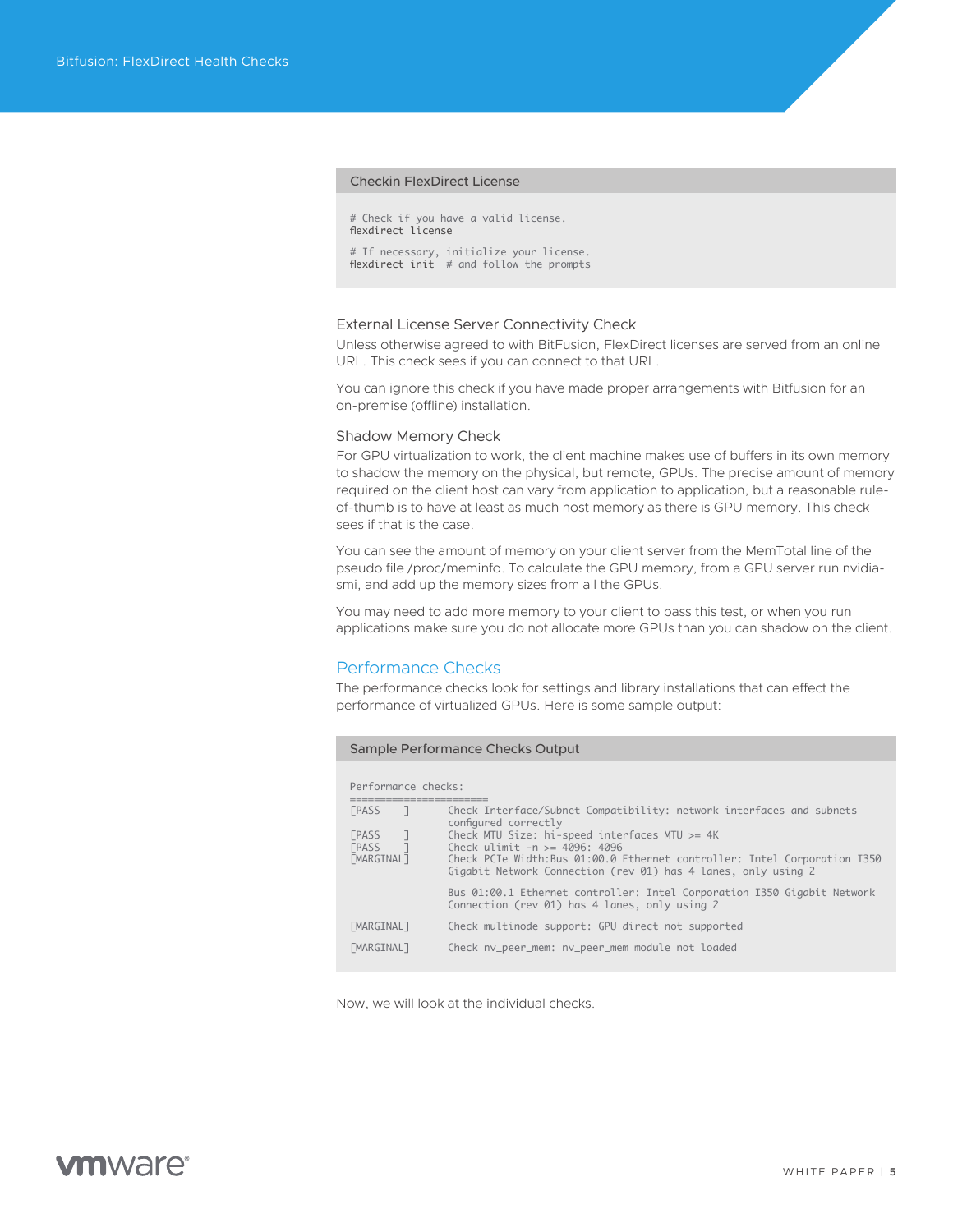#### <span id="page-5-0"></span>Interface/Subnet Compatibility Check

FlexDirect performance relies heavily on a healthy, low-latency, high-speed network. This check determines if the network interfaces sharing a subnet have compatible settings. Specifically, it will:

- Issue a FATAL condition if ethernet type interfaces and IB type interfaces share the same subnet
- Issue a MARGINAL condition if interfaces with different speeds share the same subnet

You see these settings yourself:

#### Network Settings: Type, Speed, and Subnets

```
$ # Each interface has its own subdirectory here:
$ ls /sys/class/net
eth0 enp175s0 enp175s0d1
$ # Speed in Mbits per second - here we look at a 10Gbps interface:
$ cat /sys/class/net/enp175s0
10000
# Type - 1 is ethernet; 32 is IB - here we look at an ethernet interface:
$ cat /sys/class/net/enp175s0
1
# Perform a logical AND on the IP address and netmask to see the subnet
$ ifconfig
...
enp175s0 Link encap:Ethernet HWaddr 00:02:c9:20:cc:00 
           inet addr:10.10.10.42 Bcast:10.10.10.255 Mask:255.255.255.0
...
# subnet 10.10.10.0 <= 10.10.10.42 AND 255.255.255.0 (in binary)
```
You should fix any incompatibilities found.

#### MTU Size Check

FlexDirect performance relies heavily on a healthy, low-latency, high-speed network. Because you pay a latency penalty with every packet you send over the network, you should send a few large packets instead of many small packets. This checks determines if you have a large (≥4K) MTU setting for all high-speed (≥10 Gbps) interfaces. MTU stands for Maximum Transfer Unit. You can ignore this check for interfaces you will not use with FlexDirect.

You can both get and set the MTU as shown here:

#### Network Settings: Type, Speed and Subnets

| \$ ifconfig             | \$ # Check the MTU size of my interfaces                                                                                                                                                                                        |
|-------------------------|---------------------------------------------------------------------------------------------------------------------------------------------------------------------------------------------------------------------------------|
| $\cdots$                | enp175s0 Link encap: Ethernet HWaddr 00:02:c9:20:cc:70<br>inet addr:10.10.10.43 Bcast:10.10.10.255 Mask:255.255.255.0<br>inet6 addr: fe80::202:c9ff:fe20:cc70/64 Scope:Link<br>UP BROADCAST RUNNING MULTICAST MTU:9000 Metric:1 |
| $\cdot$ $\cdot$ $\cdot$ |                                                                                                                                                                                                                                 |
|                         | \$ # Change MTU on interface enp175s from 1500 to 9000 (bytes in an ethernet frame)<br>$\sigma$ cude if config on $17550$ mtu 0000                                                                                              |

udo ifconfig enp175s0 mtu 9000،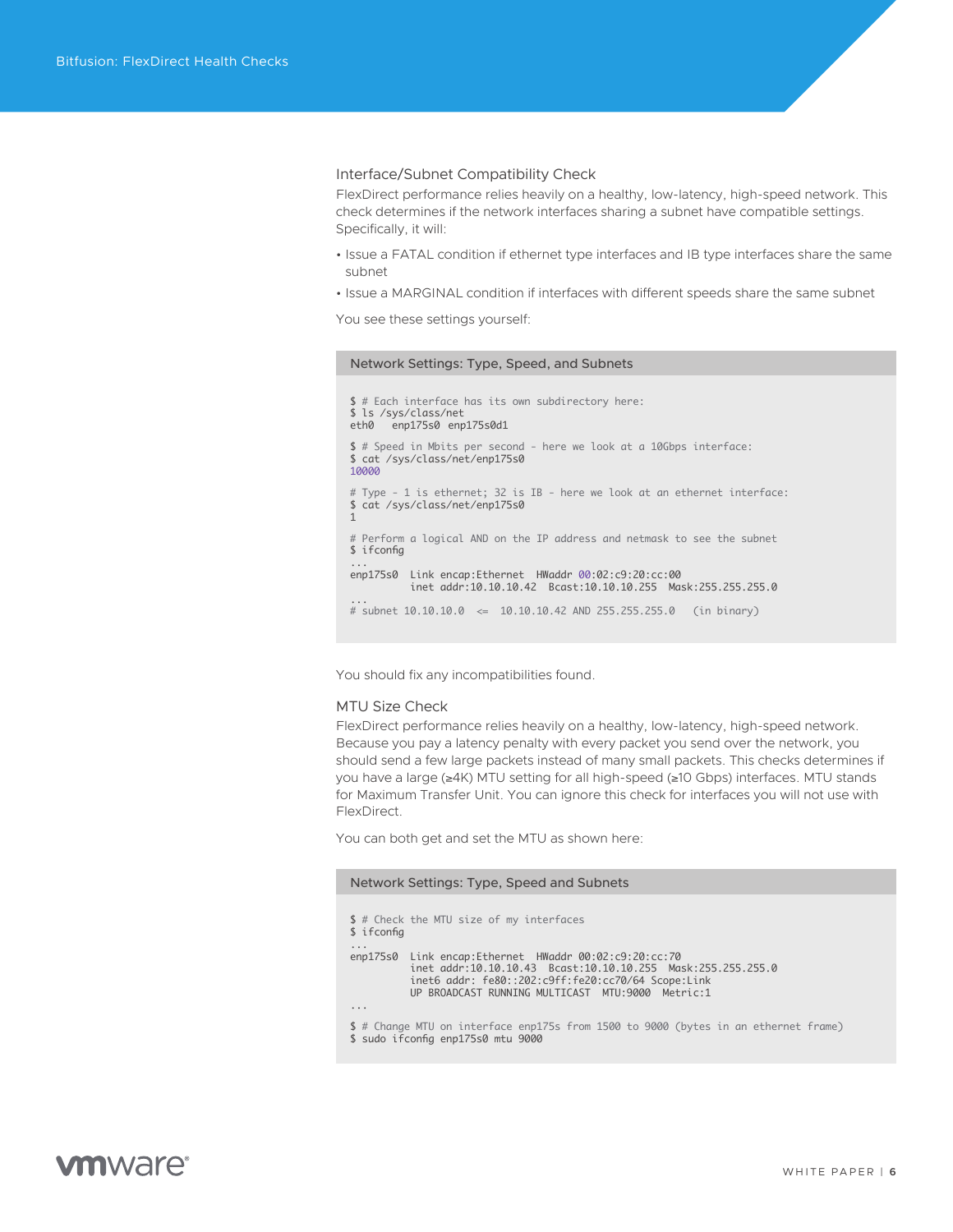<span id="page-6-0"></span>Set the MTU to a value between 4096 and 9000, inclusive, for all relevant interfaces.

#### ulimit Check

FlexDirect may require a large number of open file descriptors to perform well. This check looks at at your Linux user limit for open descriptors and warns you if it is less than 4096.

You can check and set the limit as shown here:

#### Open File Descriptors User Limit

```
$ # Check the MTU size of my interfaces
$ ifconfig
...
enp175s0 Link encap:Ethernet HWaddr 00:02:c9:20:cc:70 
            inet addr:10.10.10.43 Bcast:10.10.10.255 Mask:255.255.255.0
 inet6 addr: fe80::202:c9ff:fe20:cc70/64 Scope:Link
 UP BROADCAST RUNNING MULTICAST MTU:9000 Metric:1
...
$ # Change MTU on interface enp175s from 1500 to 9000 (bytes in an ethernet frame)
$ sudo ifconfig enp175s0 mtu 9000
```
FlexDirect may change this limit for itself when it launches, avoiding the need for you to worry about it.

#### PCIe Width Check

FlexDirect and the applications that use it for GPU virtualization will access several devices on the PCIe bus: interfaces, GPUs, and IB host bus adaptors. The bandwidth to these devices can affect performance. This check tells you if these devices are using fewer PCIe bus lanes than capacity permits.

You can see the width capacity and current width as shown below:

#### PCIe Width

```
$ # This command will produce a lot of output, but it will include what you want.
$ # We'll extract examples of the lines you want, preceded by a comment
$ sudo lspci -vvv
...
# Look for blocks with the words, "nvidia", "graphics", "network", or "mellanox" (case
# insensitive).
# Here is the start of a block for a GPU.
d8:00.0 3D controller: NVIDIA Corporation Device 1db4 (rev a1)
...
# Here is the line telling you the width capacity of the GPU - 16 lanes.
                LnkCap: Port #0, Speed 8GT/s, Width x16, ASPM not supported, Exit
Latency L0s <1us, L1 <4us
                          ClockPM+ Surprise- LLActRep- BwNot- ASPMOptComp+
...
# Here is the line telling you the current width - 16 lanes.
                LnkSta: Speed 8GT/s, Width x16, TrErr- Train- SlotClk+ DLActive-
BWMgmt- ABWMgmt-
...
# This device is using all 16 lanes in its capacity, so the check will pass.
```
Change your device settings to use their full capacity.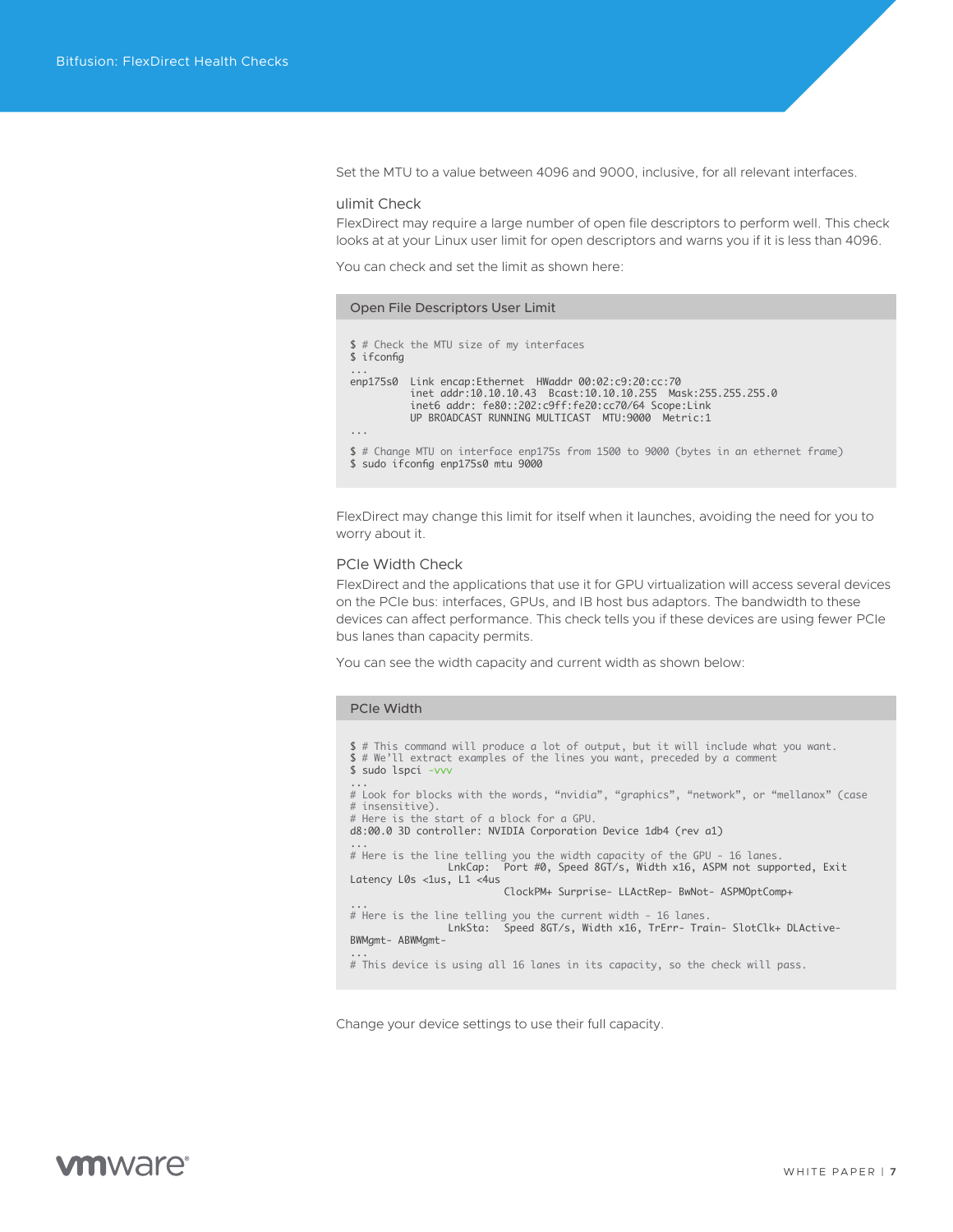#### <span id="page-7-0"></span>Multinode Support Check

This is a conglomeration of several checks which will issue multiple errors if any does not pass, but will issue a single PASS message if all pass.

- Is RDMA supported
- Do RDMA devices exist ls /sys/class/infiniband
- Are the error counts on RDMA devices all zero (e.g., some of the files here) /sys/class/infiniband/mlxX\_X/ports/\*/counters
- Does the device have any valid GIDs -(any files in) /sys/class/infiniband/mlxX\_X/ ports/\*/gids have values that are NOT 0000:0000:0000:0000:0000:0000:0000:0000 or fe80:0000:0000:0000:0000:0000:0000:0000
- Are the Mellanox devices near enough to the GPU devices in the PCIe tree to allow GPUto-GPU communication across the servers in a virtual environment? The command nvidia-smi topo -m prints a matrix of GPU and Mellanox adaptors. If any values in the Mellanox rows do not belong to the set {'X', 'PIX', PXB', 'NV'}, they are not near enough.

#### NV Peer Memory Check

Fast communication between GPUs in different on separate servers is extremely critical for applications using such a configuration (multinode). You should use Mellanox's nv\_peer\_ mem kernel module, which relies in turn on NVIDIA's GPUDirect functionality. GPUDirect allows the Mellanox adaptors to directly access GPU memory (over PCIe), and then extends that access over an RDMA connection to the Mellanox adapter on a remote server. That remote adaptor can again use GPUDirect to access its local GPU. This check tests if the nv\_peer\_mem library is installed and usable (if the Mellanox adaptors can register host and device memory).

You can ignore this check until you have consulted with Bitfusion about the viability and necessity of using multinode on your cluster.

#### Test for nv\_peer\_mem and Installation

# Check for the ny peer mem kernel module. lsmod | grep nv\_peer\_mem # To install the module - the Mellanox driver is a prerequisite. git clone https://github.com/Mellanox/nv\_peer\_memory.git cd nv\_peer\_memory make sudo insmod nv\_peer\_mem.ko

# Follow the instructions in the above repo's README.md file to have this module.

# install at boot time

#### Stream Mem Ops Check

The CUDA Memory Operations API is an NVIDIA low-latency CPU-GPU memory synchronization library that is necessary for best performance. This check tests if the API is enabled. The check is only made on GPU servers.

To check for yourself, see that EnableStreamMemOPs is set to 1 in pseudo file, /proc/driver/ nvidia/params.

The error message is shown below along with steps to enable the API.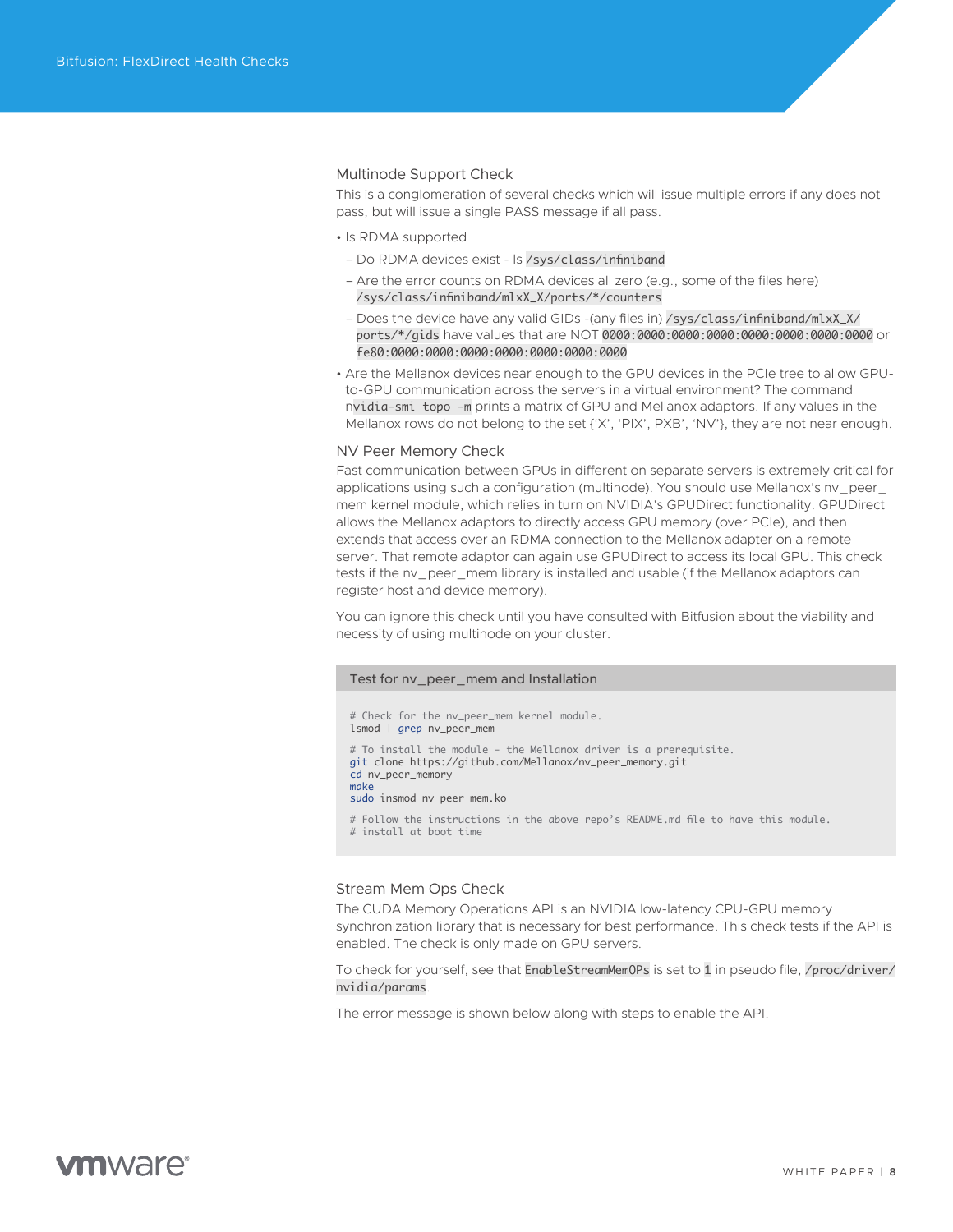#### <span id="page-8-0"></span>CUDA Memory Operations Enabled

# Example Stream Mem Ops check output [MARGINAL] Check mem ops: Device 0 (Tesla V100-SXM2-16GB) does not support stream memory operations.

please try reloading nvidia driver with `modprobe nvidia NVreg\_EnableStreamMemOPs=1`

# To enable the API immediately (but not configuring for boot time enablement):

sudo lsmod | grep nvidia # to list all the nvidia modules sudo rmmod nvidia\_uvm nvidia\_drm nvidia\_modeset nvidia # stopping all nvidia modules sudo modprobe nvidia NVreg\_EnableStreamMemOPs=1

# Example to enable API at boot (you will need to know the

- # full name of the NVIDIA module, not just the 'NVIDIA' alias.
- 
- 
- # The full name is based on the driver major release number. # The example name we use here is nvidia\_390. At some higher # release numbers, the full name is just "NVIDIA". You will likely
- # see this full name already used in some \*.conf file). # You need to add a line to a module configuration file.
- 
- # On Ubuntu:
- # The file /etc/modprobe.d/nvidia-graphics-drivers.conf is # a reasonable choice.
- 
- # On RHEL/CentOS
- # The file /lib/modprobe.d/nvidia.conf is a reasonable choice.
- # You can also create your own file, e.g., nvidia.conf. # The options in this file take the format:
- # options <module name> <option-name>=<option-val>
- 

# # Add this option and value at the end of the file: # NVreg\_EnableStreamMemOPs=1

# cat /etc/modprobe.d/nvidia-graphics-drivers.conf

...snip... options nvidia\_390 NVreg\_EnableStreamMemOPs=1

# Now update the initramfs (maybe) and reboot:

- # On Ubuntu sudo update-initramfs -u reboot
- # On RHEL and CentOS, you may need to update the initramfs with dracut
- 
- # sudo dracut /boot/initramfs-\$(uname -r).img \$(uname -r) # But skip the dracut command and see if a simple reboot alone is enough. reboot

#### Stability Checks

The stability checks look for conditions, errors and settings that cause your system to fail. Here is some sample output:

#### Sample Stability Checks Output

#### Stability checks:

| <b><i>FPASS</i></b><br>П.<br><b><i>FPASS</i></b> | Check PCIe P2P support: PCIe p2p supported<br>Check IB physically up                                                                          |                                                                          |  |  |
|--------------------------------------------------|-----------------------------------------------------------------------------------------------------------------------------------------------|--------------------------------------------------------------------------|--|--|
| <b><i>FPASS</i></b>                              | Check IB SM up                                                                                                                                |                                                                          |  |  |
| <b><i>FPASS</i></b>                              | Check MAD agent registration errors                                                                                                           |                                                                          |  |  |
| <b><i>FPASS</i></b>                              | Check GPU API mismatch                                                                                                                        |                                                                          |  |  |
| <b><i>FPASS</i></b>                              | Check GPU Xid errors                                                                                                                          |                                                                          |  |  |
| <b><i>FPASS</i></b>                              |                                                                                                                                               | Check temperature $\leq 100.00$ : current temp: 30.00                    |  |  |
| <b><i>FPASS</i></b>                              | 1 Check ECC errors                                                                                                                            |                                                                          |  |  |
|                                                  | [MARGINAL] Check Network Errors/Drops:                                                                                                        | drops reported in file: /sys/class/net/eno1/<br>statistics/rx_dropped    |  |  |
|                                                  |                                                                                                                                               | drops reported in file: /sys/class/net/<br>enp94s0/statistics/rx_dropped |  |  |
|                                                  | [MARGINAL] Check RDMA: TX pause parameter is off<br>: RX pause parameter is off<br>: TX pause parameter is off<br>: RX pause parameter is off |                                                                          |  |  |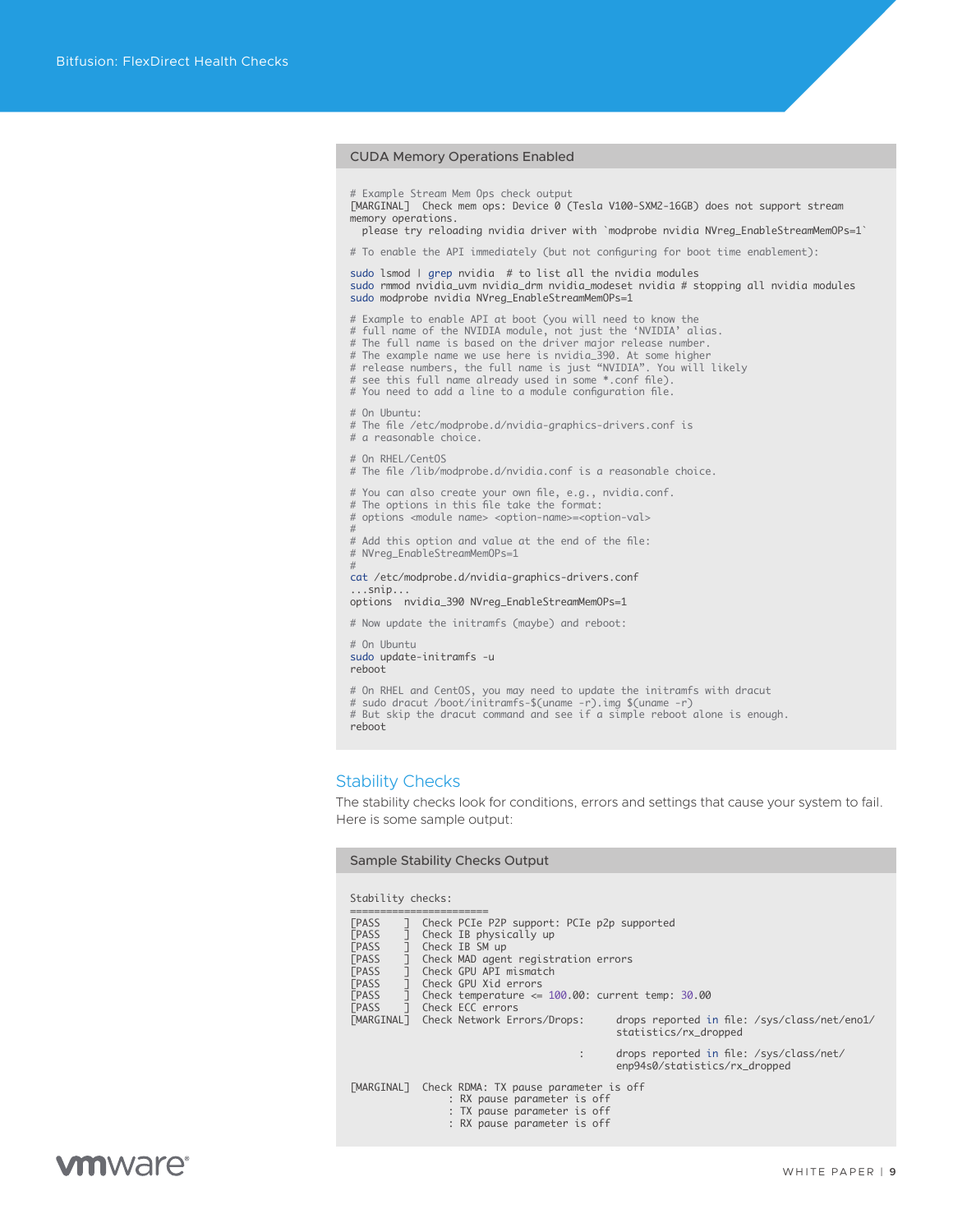<span id="page-9-0"></span>Now, we will look at the individual checks.

#### PCIe P2P Support Check

If you are going to run applications using multiple GPUs you will require fast PCIe peer-topeer traffic. Fast peer-to-peer traffic requires you to disable ACS (Access Control Services) on PCIe switches that support it. This check issues a FATAL message if ACS is enabled.

You can check for enabled ACS (FATAL setting) and disable it yourself as shown here:

#### Is ACS Disabled for fast P2P

# Run lscpi and search output for ACS capability and if it is set. # (If is is set then fast peer-to-peer communication is not possible. This # is considered a FATAL condition for FlexDirect.) sudo lspci -vv | grep ACSCtl | grep SrcValid+ # If you get output with 'SrcValid+' ('SrcValid-' means the feature is off),<br># e.g., "ACSCtl: SrcValid+" for the bridges or other devices, then turn the feature<br># off (you'll have to printout the whole output find the line # the bus#, slot#, and func# of each device) by running: setpci -s bus#:slot#.func# f2a.w=0000

# Then rerun the lspci command above to make sure to ACSCtl on the devices is now off.

#### IB Physically Up Check

This check sees if the IB links are physically up.

You can check this youself as shown below:

# IB Physically Up

\$ # Check on the state of the IB devices. \$ # Have filtered the output to show Physical state is "LinkUp" \$ ibstat ... CA 'mlx4\_0' ... Port 1: ...

Physical state: LinkUp

#### IB SM Up Check

In clusters using Infiniband (IB), its subnet manager (SM) must be running. This check sees if the IB devices are active.

You can check this yourself as shown below:

#### IB SM: Are Devices Active

- \$ # Check on the state of the IB devices.
- \$ # Have filtered the output to show active device  $$$  ibstat

### ... CA 'mlx4\_0'

Port 1: State: Active

...

...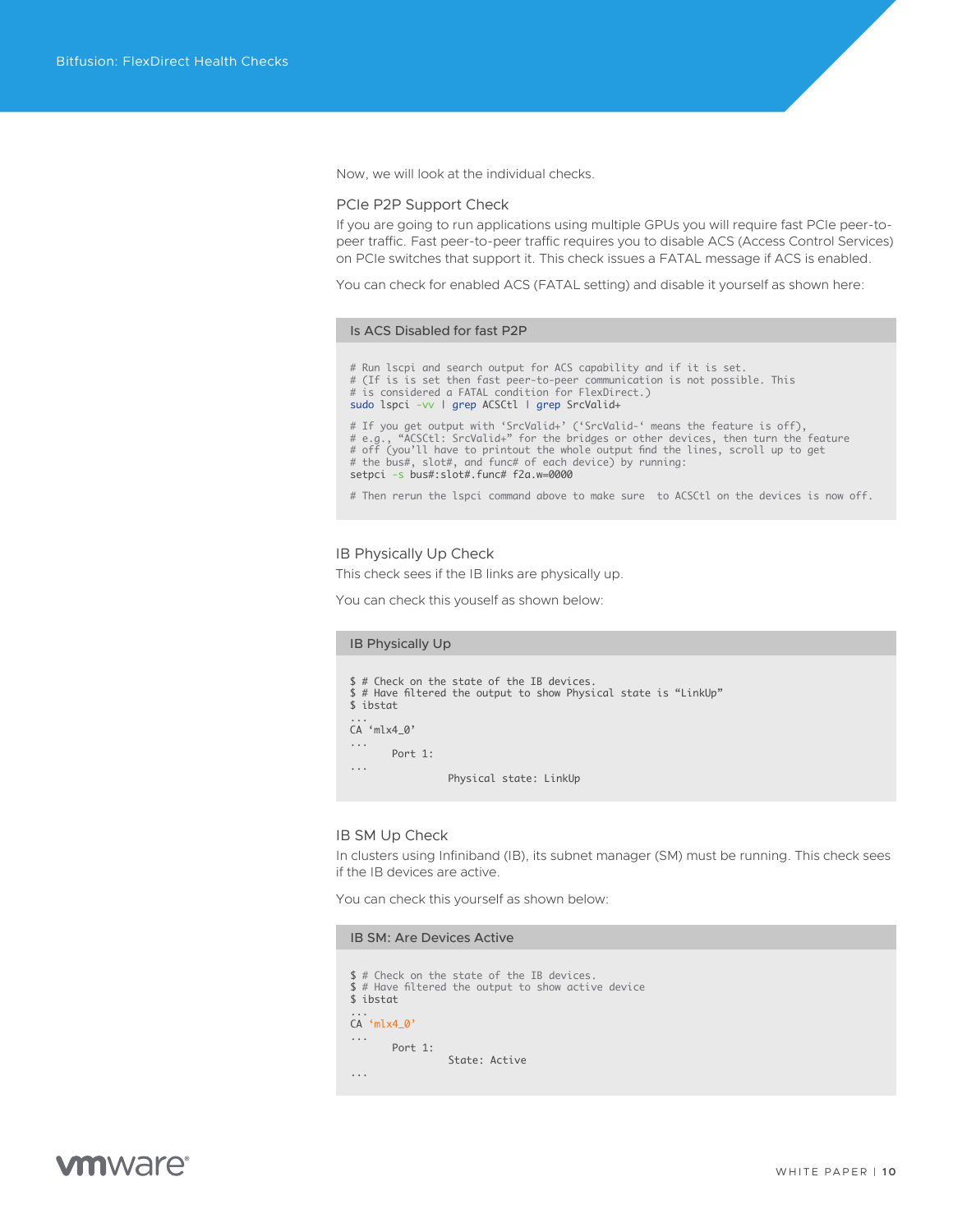<span id="page-10-0"></span>You can check this yourself as shown here:

#### MAD Agent Registration Errors Check

Infiniband has a subnet manager that communicates with an agent running on every node. The format of these communciations is the Management Datagram (MAD). This check tells you if there have been been errors with agent registration (and that the subnet is not healthy).

You can search for these errors yourself with dmesg:

#### MAD Agent Registration Errors

# Check for MAD agent registration error messages (-T for human-readable timestamps). dmesg -T | grep "ib\_register\_mad\_agent: QP [0-9]+ not supported"

#### GPU API Mismatch Check

This check tells if there are version mismatches between your NVIDIA kernel module and your NVIDIA APIs.

You can search for these errors yourself with dmesg:

#### GPU API Mismatch

# Check for GPU API mismatch error messages (-T for human-readable timestamps). dmesg -T | grep "NVRM: API mismatch"

Examine the entire set of NVIDIA (NVRM) output from dmesg, if this check finds a problem and address all issues.

#### GPU Xid Check

The NVIDIA driver will report several types of errors to the system log. This check will alert you if any such messages exist.

You can search for these errors yourself with dmesg:

#### Text

# Check for GPU Xid error messages (-T for human-readable timestamps) dmesg -T | grep "NVRM: Xid"

Examine the NVRM: Xid"output from dmesg, using the NVIDIA's *[website](https://docs.nvidia.com/deploy/xid-errors/index.html)* to explain the meaning and resolution of any issues.

#### Temperature Check

This check tells you if any of the GPUs are running too hot (over 100 degrees Celsius).

You can see this temperature yourself as shown below:

#### Check GPU Termperature

# Print out the temperature (Celsius) of all GPUs. nvidia-smi --query-gpu=temperature.gpu --format=csv,noheader

# mware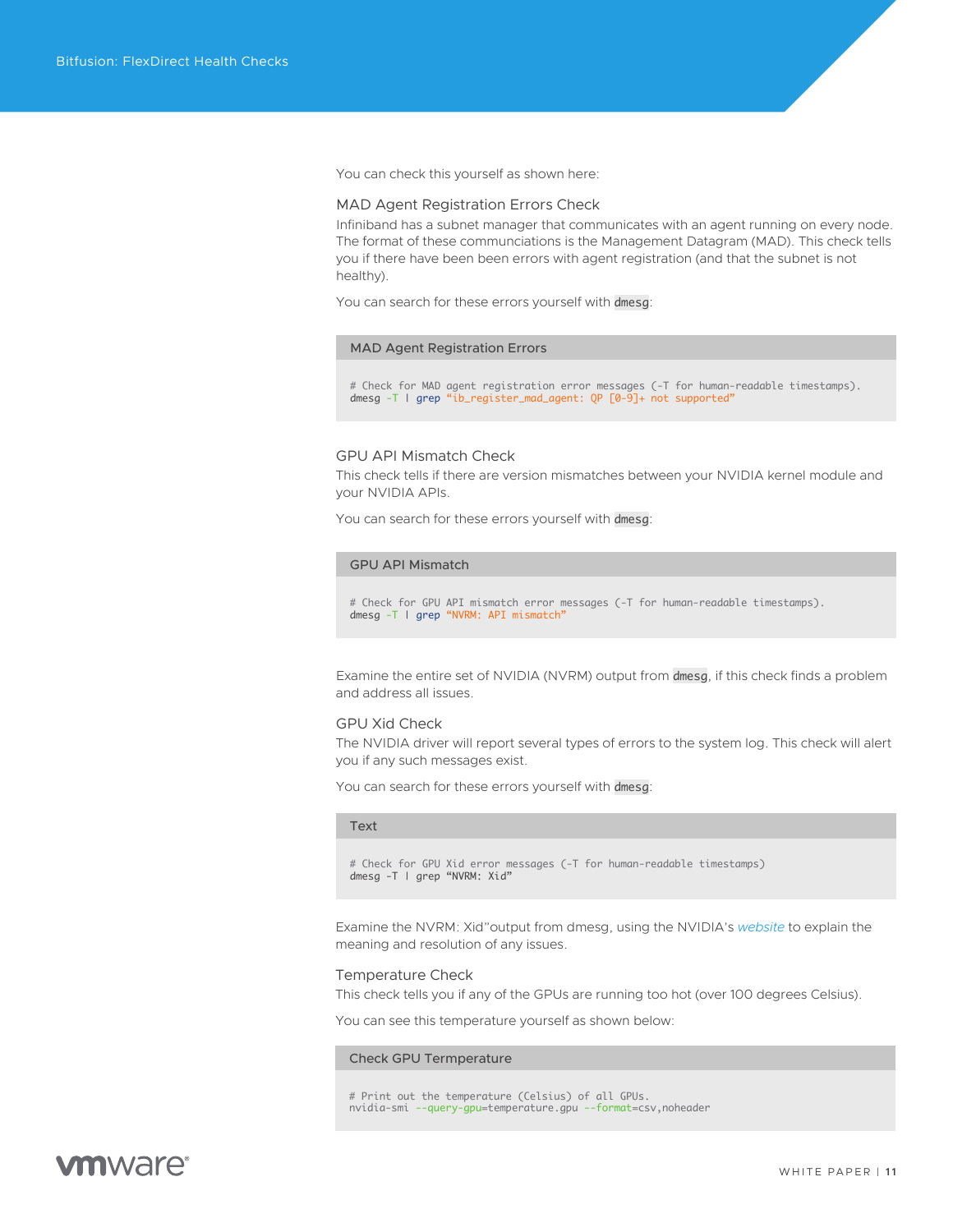#### <span id="page-11-0"></span>ECC Errors Check

The GPUs count ECC errors. This checks tells you if any counts are non-zero.

You can see these counts as shown below:

### Shell # Print out the ECC counts of your GPUs. \$ nvidia-smi --query-gpu=ecc.errors.corrected.volatile.total,ecc.errors.corrected.<br>aggregate.total,ecc.errors.uncorrected.volatile.total,ecc.errors.uncorrected.aggregate. total --format=csv,noheader # The output is shown here from a system with two GPUs. The first of these GPUs has<br># ECC disabled. The second has ECC error counts of 0.<br>[Not Supported], [Not Supported], [Not Supported], [Not Supported] 0, 0, 0, 0

You can also run nvidia-smi -q to see a more verbose report that includes the ECC error counts.

#### Network Errors Check

Network interfaces collect error statistics and dropped packet counts. These files can be found here:

- /sys/class/net/<interface>/statistics/\*errors
- /sys/class/net/<interface>/statistics/\*dropped

This check will tell if there are errors or dropped packets.

#### Pause Parameter Check

RDMA over Converged Ethernet (RoCE) requires specific network settings so that no packets are lost or retransmitted. If you are using RDMA transports, you should set the TX and RX pause parameter on. You can ignore this health check for interfaces you will not use at all or will not use with RoCE.

To turn on pause parameters on, first get the list of your interfaces with ifconfig and then use ethtool on relevant interfaces, as shown below, to view and set the parameters.

#### Setting Pause Parameters

ifconfig # list the interfaces so you can use them by name with ethtool - <interface>

```
ethtool -a <interface>
ethtool -A <interface> <tx|rx> on
 # The following example shows an interface (en0) with
 # TX pause parameters off and then how to use ethtool
   # to set them on. The same can be done for RX:
$ ethtool -a eno1
Pause parameters for eno1:
Autonegotiate: off<br>RX: on
                on<br>off
TX: off
$ ethtool -A eno1 tx on
$ ethtool -a eno1
Pause parameters for eno1:
Autonegotiate: off<br>RX: on
                    on<br>on
TX:
```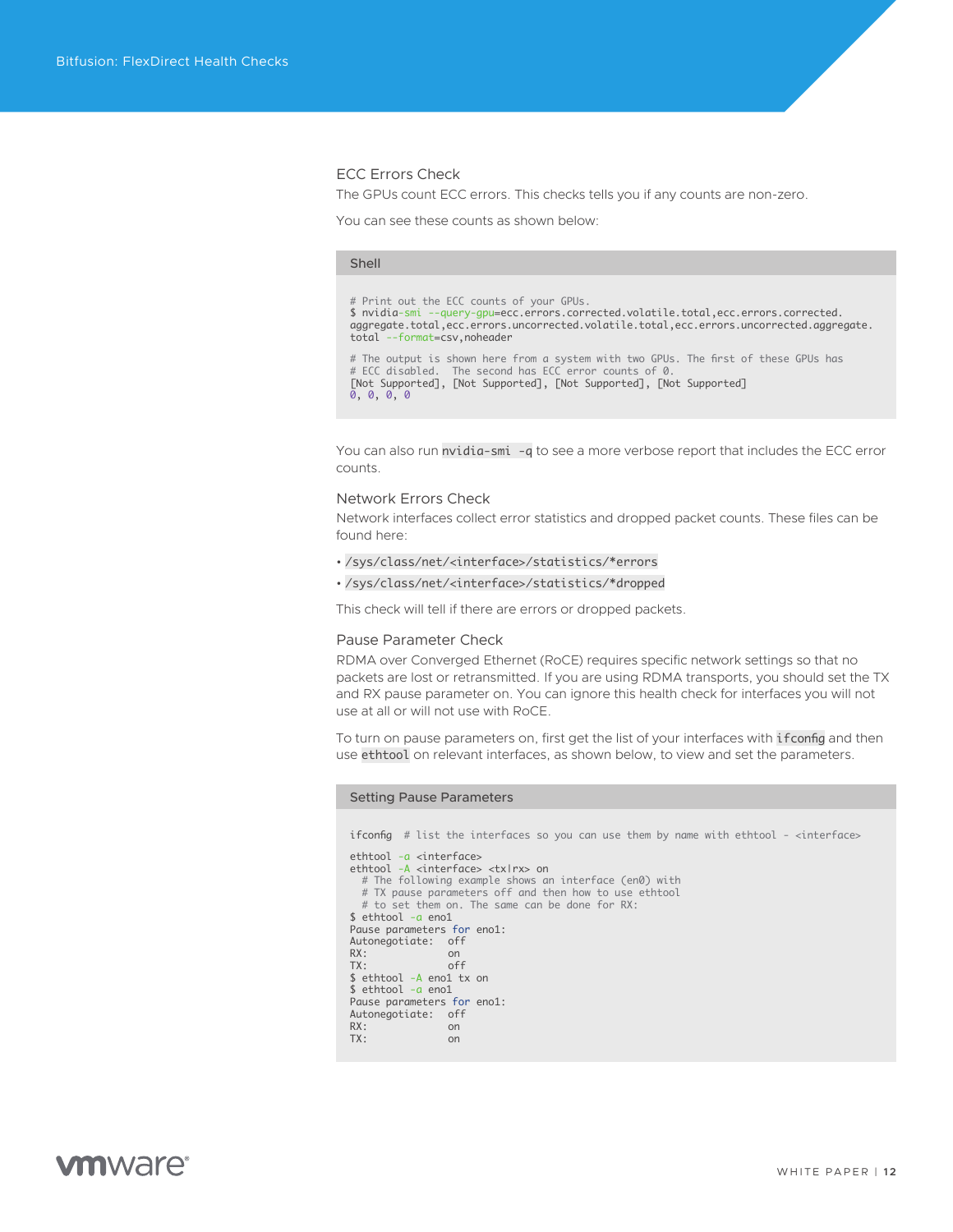#### <span id="page-12-0"></span>Consistency Checks

This section will give the total checks in the PASS, MARGINAL and FATAL categories. It also prints out the version information of several libraries. Here is some sample output:

#### Text

Consistency checks: =======================

PASS: 18 MARGINAL: 5 FATAL: 0 nvmlSystemGetNVMLVersion: 9.390.30<br>nvmlSystemGetDriverVersion: 390.30<br>CUDA device capability Major/Minor version number: 6.0<br>cudaTurerVersion: 9010<br>cudaDriverGetVersion: 9010<br>cudaRuntimeGetVersion: 8000<br>cudnnGetVersion: 60 cudnnGetCudartVersion: 8000

# **vm**ware<sup>®</sup>